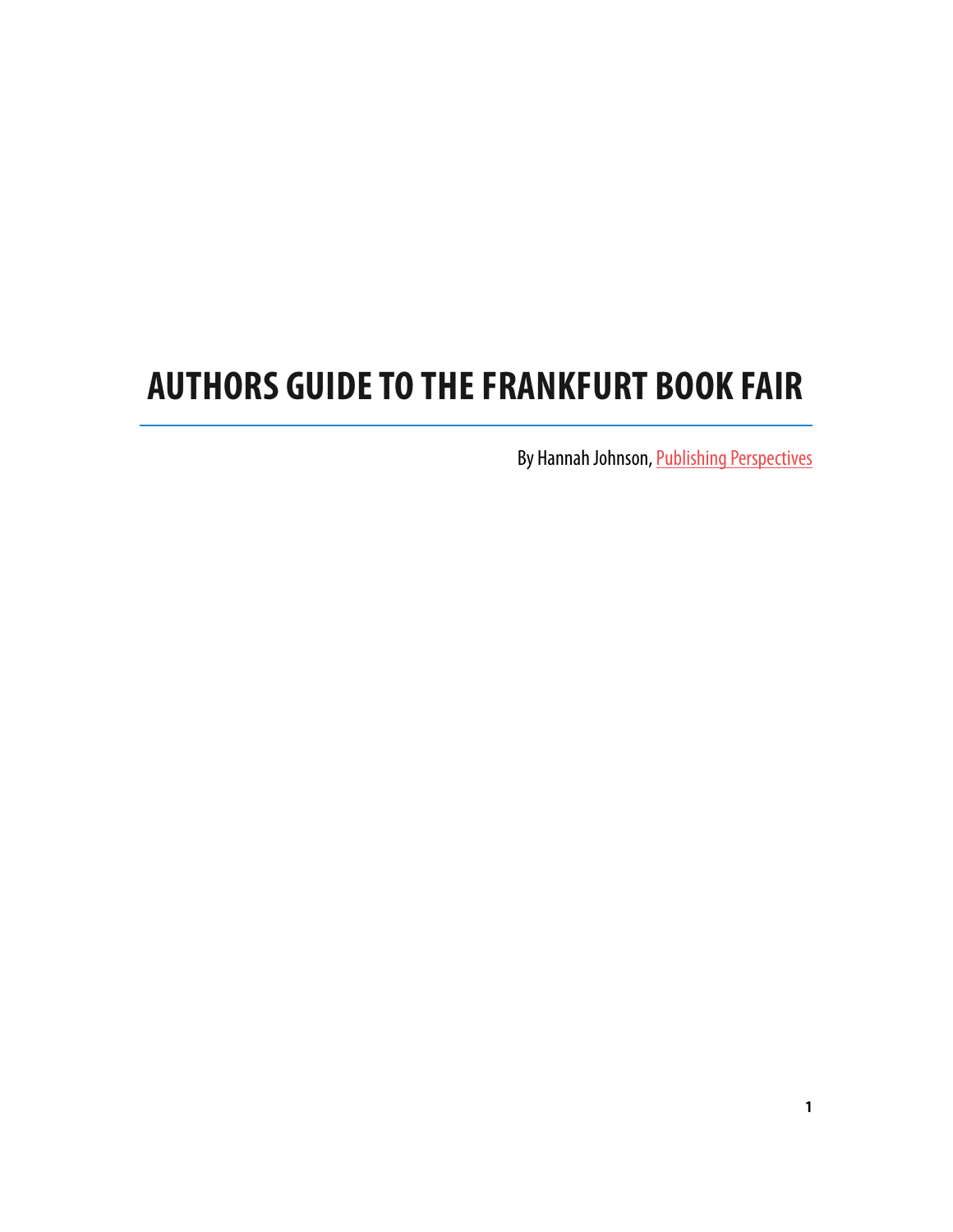# PUBLISHINGPERSPECTIVES

### **About Publishing Perspectives**

[Publishing Perspectives](http://publishingperspectives.com/) is the online journal of international publishing news and opinion that's been called "the BBC of the book world." With correspondents and personal stories from those on the cutting edge of digital, global, and self-publishing all around the world, Publishing Perspectives provides a window into the industry unlike any other.

Publishing Perspectives is the first publication with a central focus on international publishing. From New York to London, Beijing to Buenos Aires, we bring you the world's publishing news from that country's writers and publishing professionals. Our news, features, and analysis offer a unique, one-of-a-kind look at international publishing with a true global angle.

Subscribe to our daily email edition at [publishingperspectives.com/subscribe.](http://publishingperspectives.com/subscribe)

Connect with Publishing Perspectives online:

- Follow *@pubperspectives* on Twitter
- [Like us](http://www.facebook.com/pubperspectives) on Facebook
- [Join us](http://www.linkedin.com/groups/Publishing-Perspectives-2975675) on LinkedIn

## **Questions? Comments? Get in Touch**

If you have questions about attending the Frankfurt Book Fair as an author or you'd like to share your experience from past book fairs, email us at [newsletter@publishingperspectives.com.](mailto:newsletter@publishingperspectives.com?subject=Authors%20at%20the%20Frankfurt%20Book%20Fair)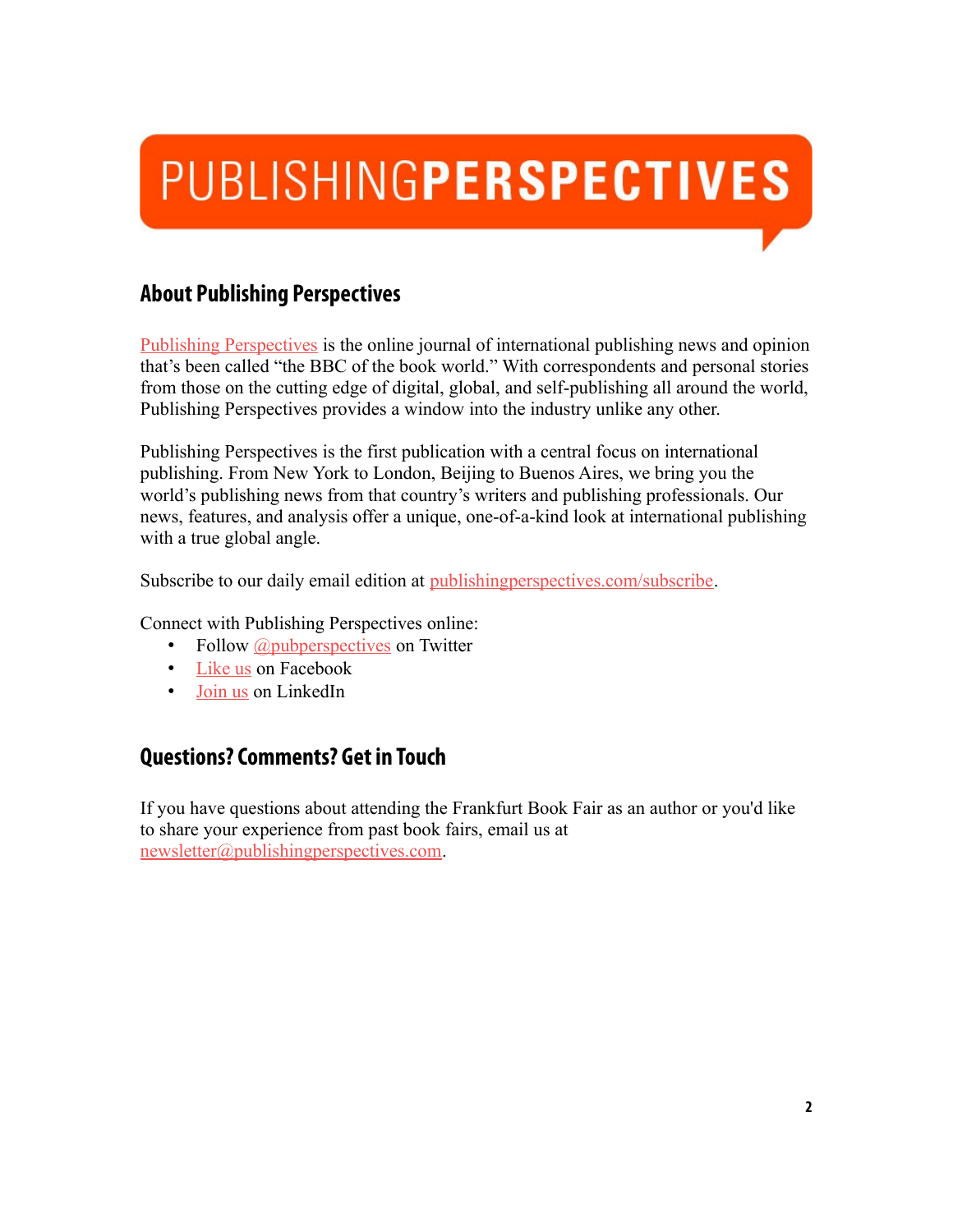# **Table of Contents**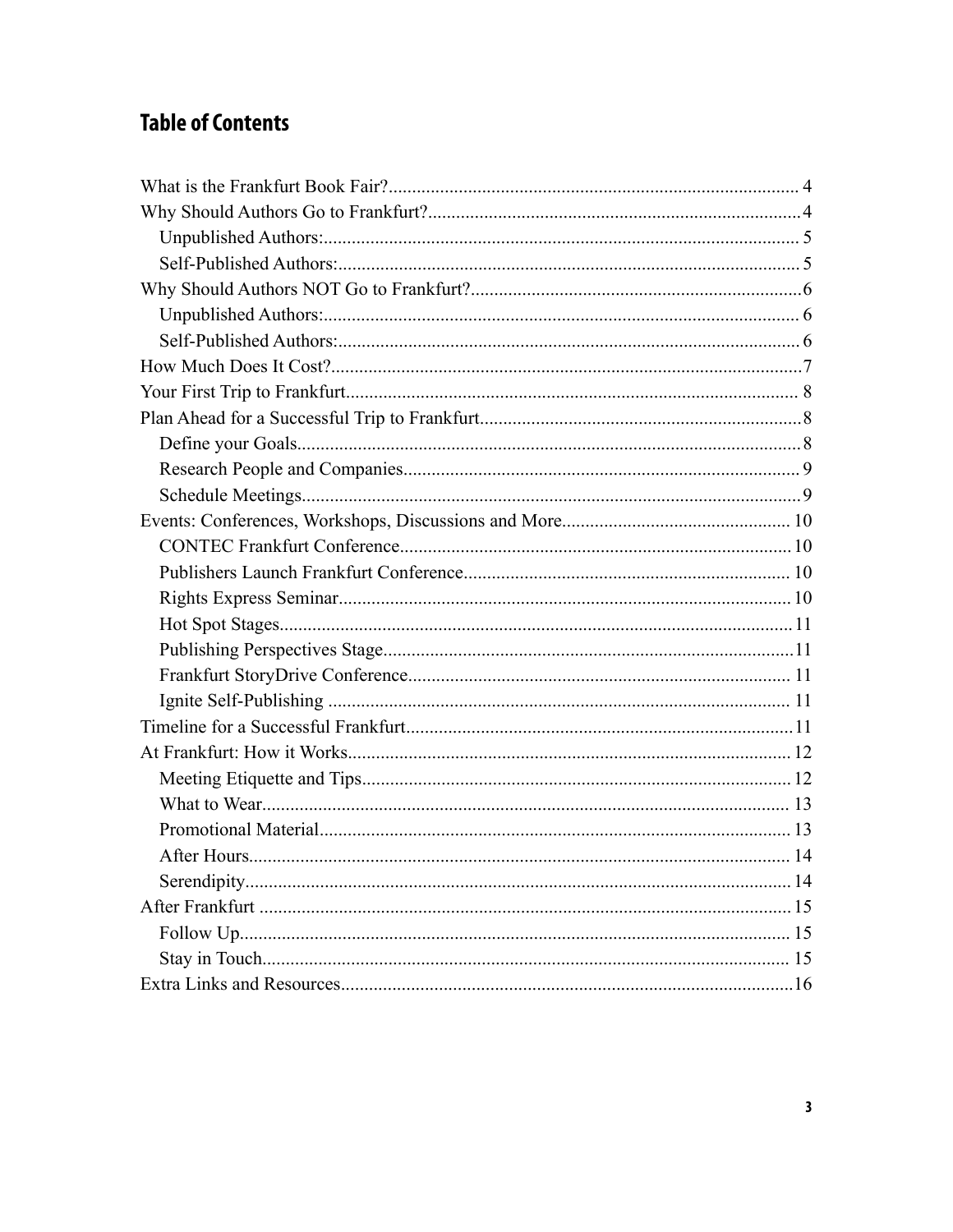# **What is the Frankfurt Book Fair?**

When: October 9–13, 2013 Where: Ludwig-Erhard-Anlage 1, 60327 Frankfurt am Main, Germany

Every year in October, the largest gathering of the publishing industry takes place in Frankfurt, Germany. The [Frankfurt Book Fair](http://www.book-fair.com/) hosts over 170,000 publishers, agents, scouts, librarians, consultants, service providers, authors, and industry professionals from over 100 countries. The fair takes place over five days, from Wednesday to Sunday. The first three days are trade-only, but on Saturday and Sunday, more than 100,000 readers from the public attend to see their favorite authors and find out about new books.

The core business of the Fair is buying and selling book rights (publication rights, foreign rights, film rights, licensing and merchandising rights) around the world. In addition, attendees meet to discuss business deals, learn about global trends and developments in publishing, find service providers, discovery the latest in publishing technology, and grow their professional networks.

Each year, over 9,000 journalists from around the world attend the Frankfurt Book Fair, and companies use this time to promote their brands, authors, products and services. The Fair has become one of the industry's leading venues for company and product launches.

Thousands of events take place at the Frankfurt Book Fair, ranging from full-day conferences to intimate workshops and seminars. Speakers from around the world discuss business models, tech trends, rights and licenses, as well as issues related to education and academic publishing, book production, library sciences, rights and licenses, marketing, and more.

# **Why Should Authors Go to Frankfurt?**

The most important opportunity that Frankfurt offers to all attendees is access to people who work in publishing. CEOs, agents, foreign rights directors, and editors walk the halls of the fair all day long. This doesn't automatically mean that you'll be able to pitch your book to everyone you meet, but Frankfurt is platform for almost anyone to forge new relationships and create business opportunities.

With some planning and an open mind about new opportunities, you may generate new business for yourself—or at least find some new friends in publishing.

At Frankfurt, you can:

• Learn about and potentially sell foreign rights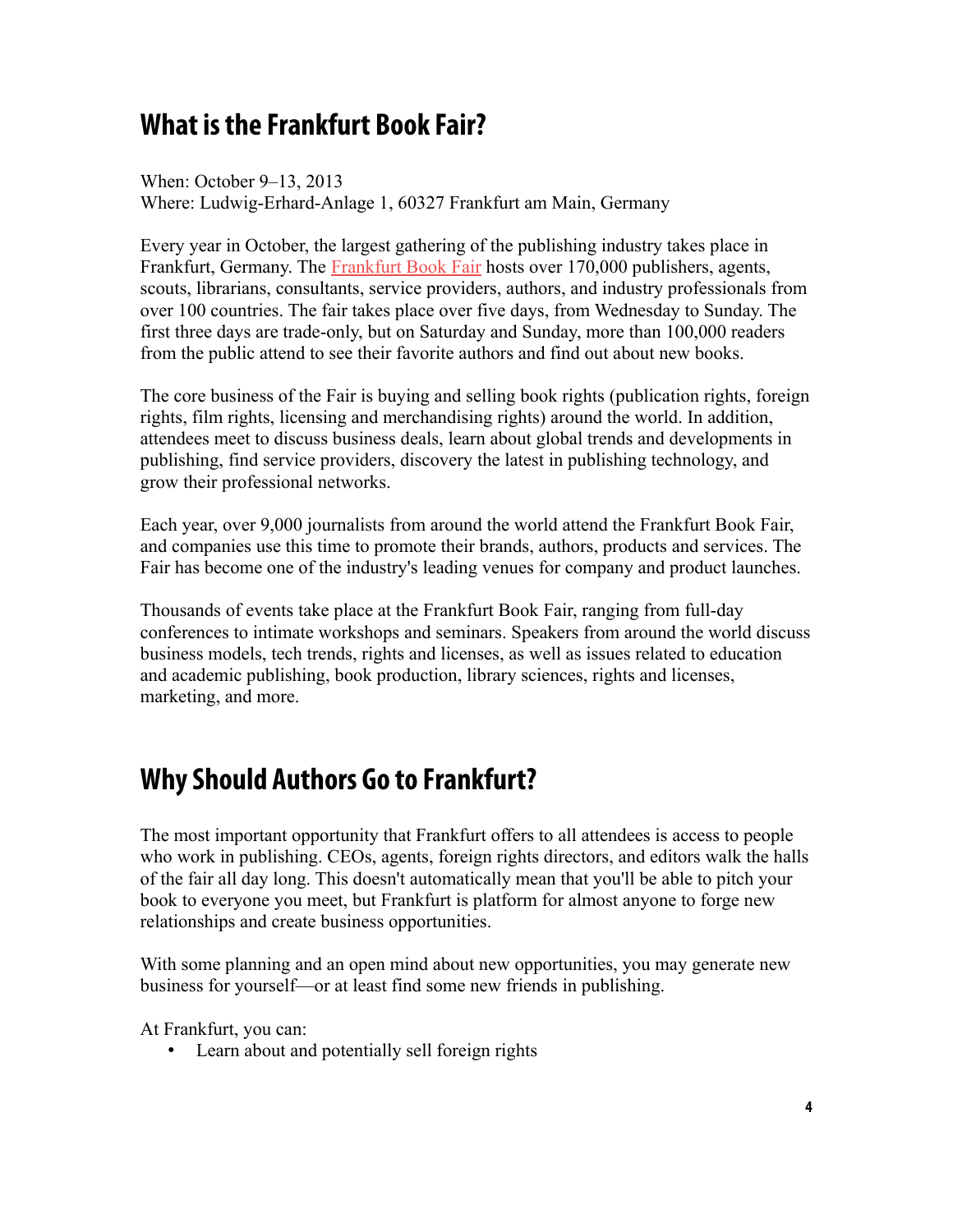- Gain attention from publishers and agents
- Attend publishing events and conferences
- Identify service providers and consultants
- Network with the industry
- Learn more about the global publishing business

Attending the Frankfurt Book Fair is a big expense and requires not just a financial commitment, but also a large time commitment. Remember that you'll need to do plenty of research and planning ahead to make the Fair a success for you. (Learn more about how to *[Research People and Companies](#page-8-1)* and *[Schedule Meetings](#page-8-0)*.)

#### **Unpublished Authors:**

Think of your trip to the Frankfurt Book Fair as a research opportunity. Without the track record of a published author (sales data, fan base, etc), it will be difficult for you to find a publisher or an agent in Frankfurt. However, the Fair is a great place to learn more about the publishing industry, attend conferences and events, research publishers, learn the names of agents and editors, and see what similar titles have already been published. You can also find information on service providers (ebook production, social media services, marketing tools, etc.) who can help you self-publish your book.

You'll have the opportunity to talk with people who work in the business and can offer you insider tips and advice about how to get your work published.

#### **Self-Published Authors:**

After you've published your book, the Frankfurt Book Fair offers you the chance to further your career as a writer and publishing professional, at an international level. This means meeting international publishers and potentially selling foreign rights to your book. It's also a great place to network your way to decision-makers and new contacts, learn more about the rights business, and get to know international markets.

As a self-published author, you can demonstrate your track record, book sales, and fan base to potential publishers and agents. Because you already have some experience publishing your own book, you can also identify new digital service providers in Frankfurt that offer the features you want (ebook production, distribution, marketing services, etc.), and do market research for your next book (cover design, freelance editors, translators, interest from international markets, etc.).

*Pro Tip:* Selling foreign rights is not a back-up plan for poor book sales in your own home market. Publishers and agents will look very closely at your book sales and publishing history before deciding to work with you.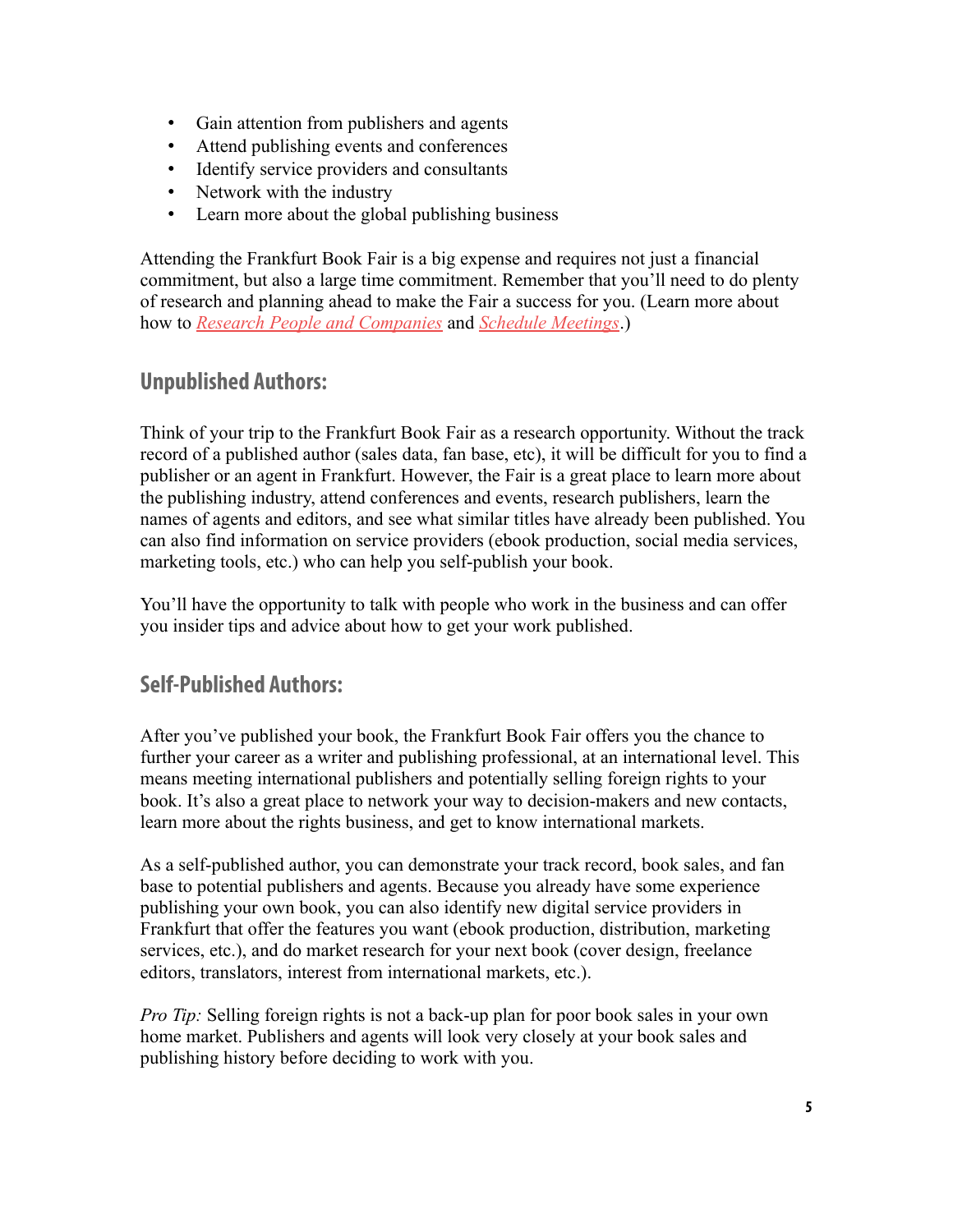# **Why Should Authors NOT Go to Frankfurt?**

#### **Unpublished Authors:**

Many unpublished authors go to the Frankfurt Book Fair to find a literary agent and leave disappointed. If this is your goal, keep in mind that agents use their limited time in Frankfurt to sell rights for books they already represent, not necessarily to find new clients. In order to gain entry to the Literary Agents Center in Frankfurt, you'll need to have a pre-arranged appointment with an agent exhibiting there. You'll be turned away if you come to the Agents Center without a documented appointment, which must be arranged in advance of the Fair.

Like agents, publishers primarily attend Frankfurt to buy and sell rights. Of course, editors and publishers are always on the lookout for new authors, but editors don't generally use their time in Frankfurt to meet with new authors and read manuscripts.

Consider instead, attending a local writers' conference, where agents go specifically to identify new clients. The [Association of Writers & Writing Programs](https://www.awpwriter.org/) (AWP) is a good resource. Alternatively, visit literary agencies' and publishers' websites, where you'll find submission guidelines for unsolicited manuscripts.

#### **Self-Published Authors:**

If you are not interested in building relationships with traditional publishing companies, Frankfurt might not be the right venue for you. The majority of exhibitors and attendees work in the traditional publishing industry. While you'll also find a number of companies at the Frankfurt Book Fair who work with self-published authors, their primary goal in Frankfurt is to meet with industry contacts.

It's still uncommon for authors to sell their own foreign rights, even self-published authors. In most rights meetings at the Fair, agents and rights directors present an entire catalog of books available for translation. As an individual author, you have a more limited selection of books. Keep in mind that, from a rights buyer's perspective, a halfhour meeting with an individual author has less business potential than a meeting with an agent.

Weigh the pros and cons of a trip to Frankfurt, come up with some realistic, achievable goals for your trip, and decide if you're ready to invest the time and money to attend.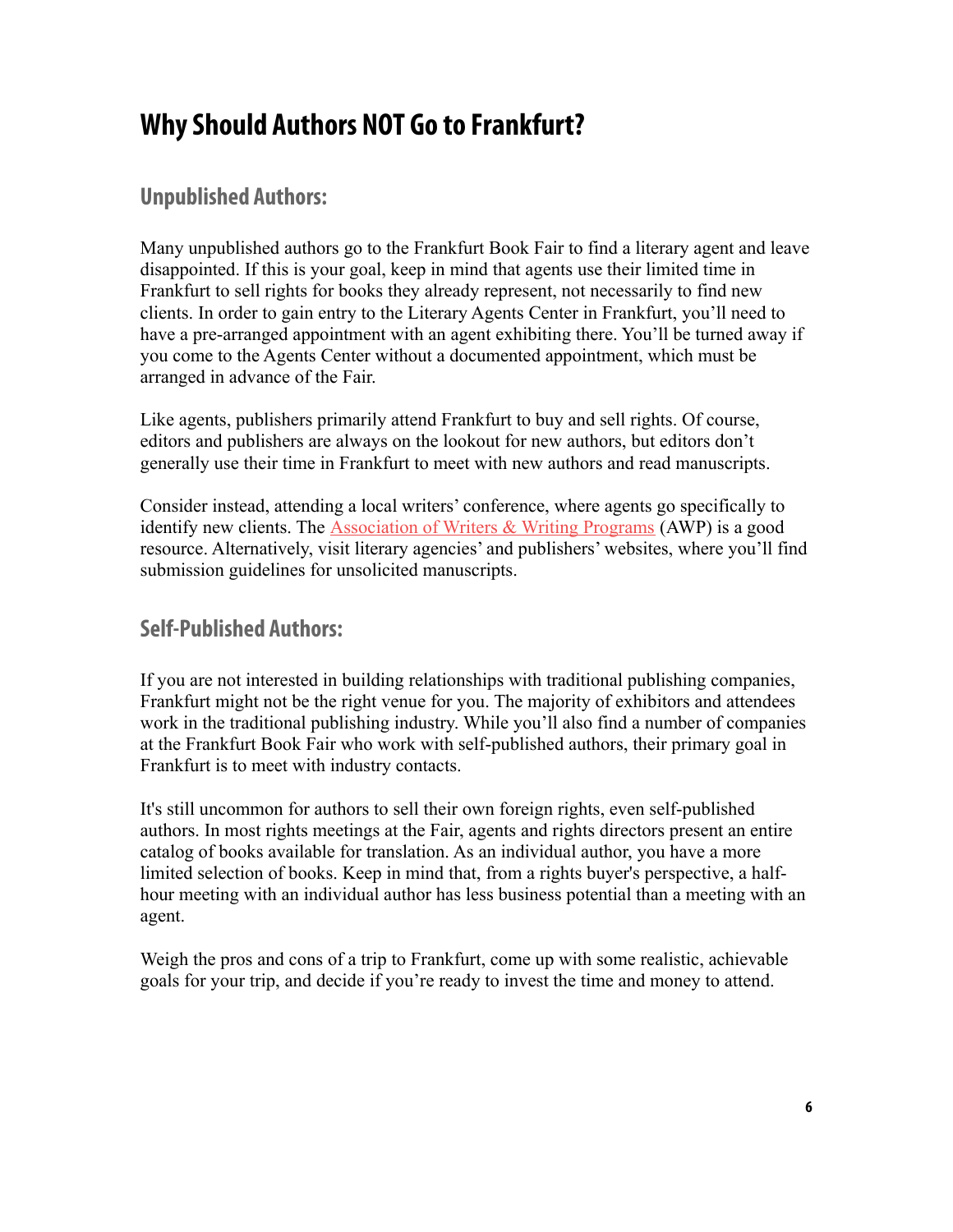# **How Much Does It Cost?**

The key to getting the best deal possible on flights and hotels is to **book early**. Of course, how much you spend will depend on how much luxury you want or need. Many hotels are fully booked months before the Fair, and flight prices will go up the later you buy your ticket.

Assuming you will attend the Fair for 5 days, below is a list of expenses you'll need to consider for your trip (prices are approximate):

#### *Flight from the USA:* \$2,000

#### **Ticket to Frankfurt Book Fair:** \$90

A five-day ticket costs 68 euros if you purchase in advance online, or 96 euros at the door. Single-day tickets are available for 34 euros in advance, or 48 euros at the door. Tickets include free use of Frankfurt's public transportation (underground trains, streetcars, and buses) for the duration of their validity.

#### *Hotel, 5 nights:* \$1,200–\$4,000

Expect to pay around \$250—\$700 per night for a hotel room. The closer to the fairgrounds you stay, the more you'll pay. Make sure you factor in the conversion rate from euros to dollars when looking at hotel room prices.

 $\overline{\phantom{a}}$ -or-

#### *Private room, 5 nights:*  $$350–$600$

This is a room in a privately owned apartment. Many fair-goers choose this option to save money. These rooms generally costs around \$70–\$100 per night. Find out how to **book a** [private room.](http://www.frankfurt-tourismus.de/cms/tourismussuite/en/hotels_frankfurt_germany/hotel_reservations_frankfurt/bed_and_breakfast.html)

#### *Taxis and transportation:* \$200

This figure includes train tickets to and from the airport and approximately one taxi ride per day—the trains in Frankfurt stop running around midnight. Your book fair ticket includes public transportation in the city from October 8–13.

#### *Events and conferences:*  $$0-$1,000$

While there are thousands of free events at the Frankfurt Book Fair, the larger conferences and some of the workshops are ticketed (see *[Events](#page-9-0)*).

#### *Food and drinks:* \$200–\$500

You'll find plenty of inexpensive restaurants in Frankfurt, but don't forget that the dinners, drinks, and networking that take place after the Fair closes each day are just as important as the Fair itself. Don't miss out on forging great relationships with people because you want to save a few dollars on dinner (see *[After Hours](#page-13-0)*).

#### **7**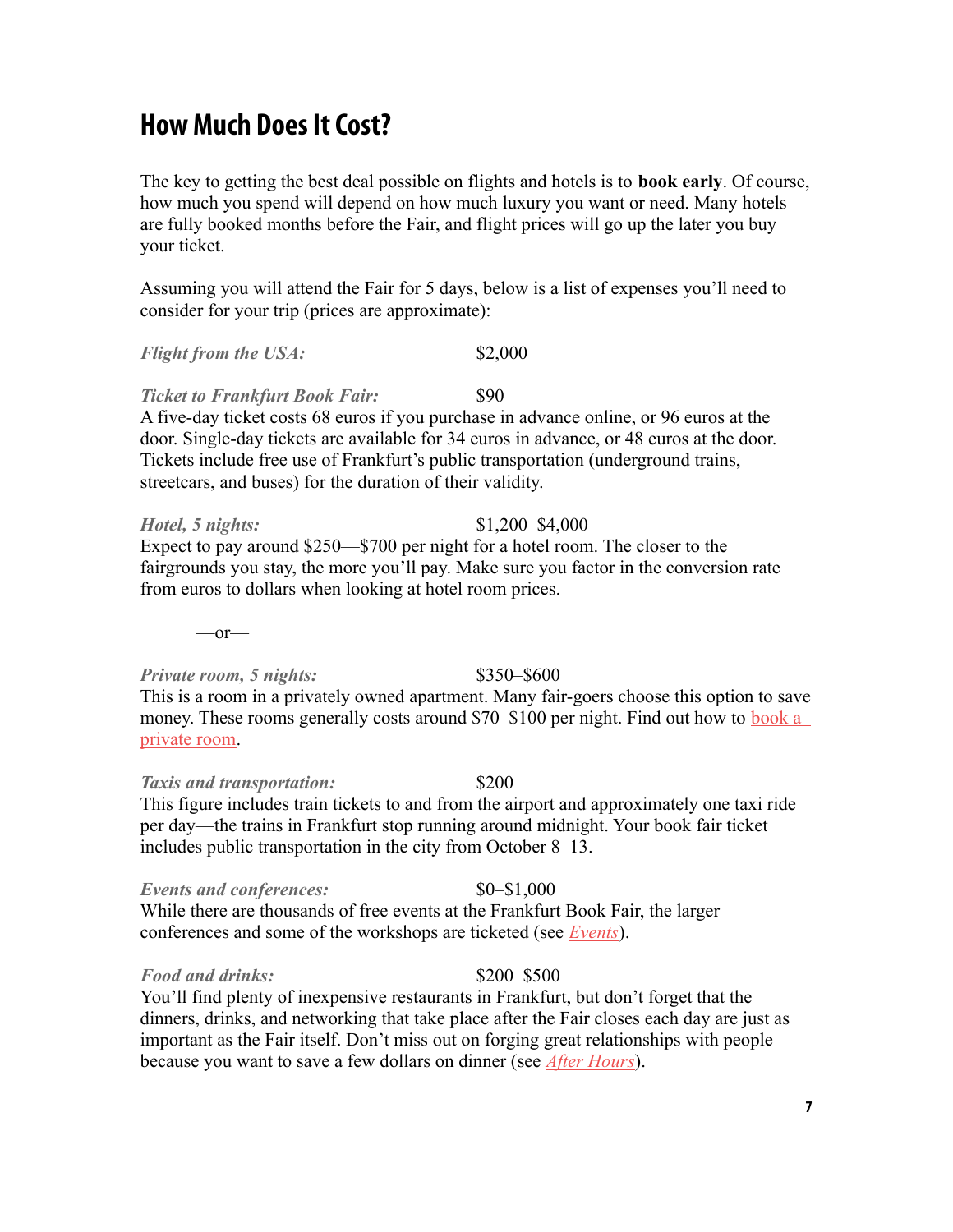*Promotional material:* \$150 Don't forget to bring business cards and marketing handouts describing your work. Get these printed if you don't already have some (see *[Promotional Material](#page-12-0)*).

*TOTAL COST:* \$4,000–\$9,000

# **Your First Trip to Frankfurt**

Almost anyone's first trip to Frankfurt can be overwhelming. With over 7,400 exhibitors, 13 hall levels, and over 170,000 industry attendees from over 100 countries, the Frankfurt Book Fair is massive event. Many people—agents, publishers and authors alike—reserve their first trip to Frankfurt for discovery and networking.

Think of Frankfurt as a long-term investment in your publishing career, not a single trip that will yield immediate results. Book publishing is a business built on relationships, which take time to develop. You'll spend a lot of time on your first trip meeting people and learning more about the business. Once you start to build a network, subsequent trips to Frankfurt and other industry events can capitalize on who and what you know.

# **Plan Ahead for a Successful Trip to Frankfurt**

Frankfurt is not the kind of trade show where you can simply show up, chat with people in their booths, and pick up free books. To have a successful visit to the Fair, you need to do a lot of planning in advance. This includes figuring out what you want out of the trip, setting up appointments with people you'd like to meet, identifying events you want to attend, and making your travel arrangements well in advance.

#### **Define your Goals**

Why do you want to go to the Frankfurt Book Fair? Answering this question is important because it will inform which events you attend, who you set meetings with, and of course, how much success you will experience. Here are some examples of what you might want to accomplish:

- Build a network of publishing contacts
- Find an international publisher for your book
- Learn more about the international rights business
- Identify new technology to help you create, sell or market your work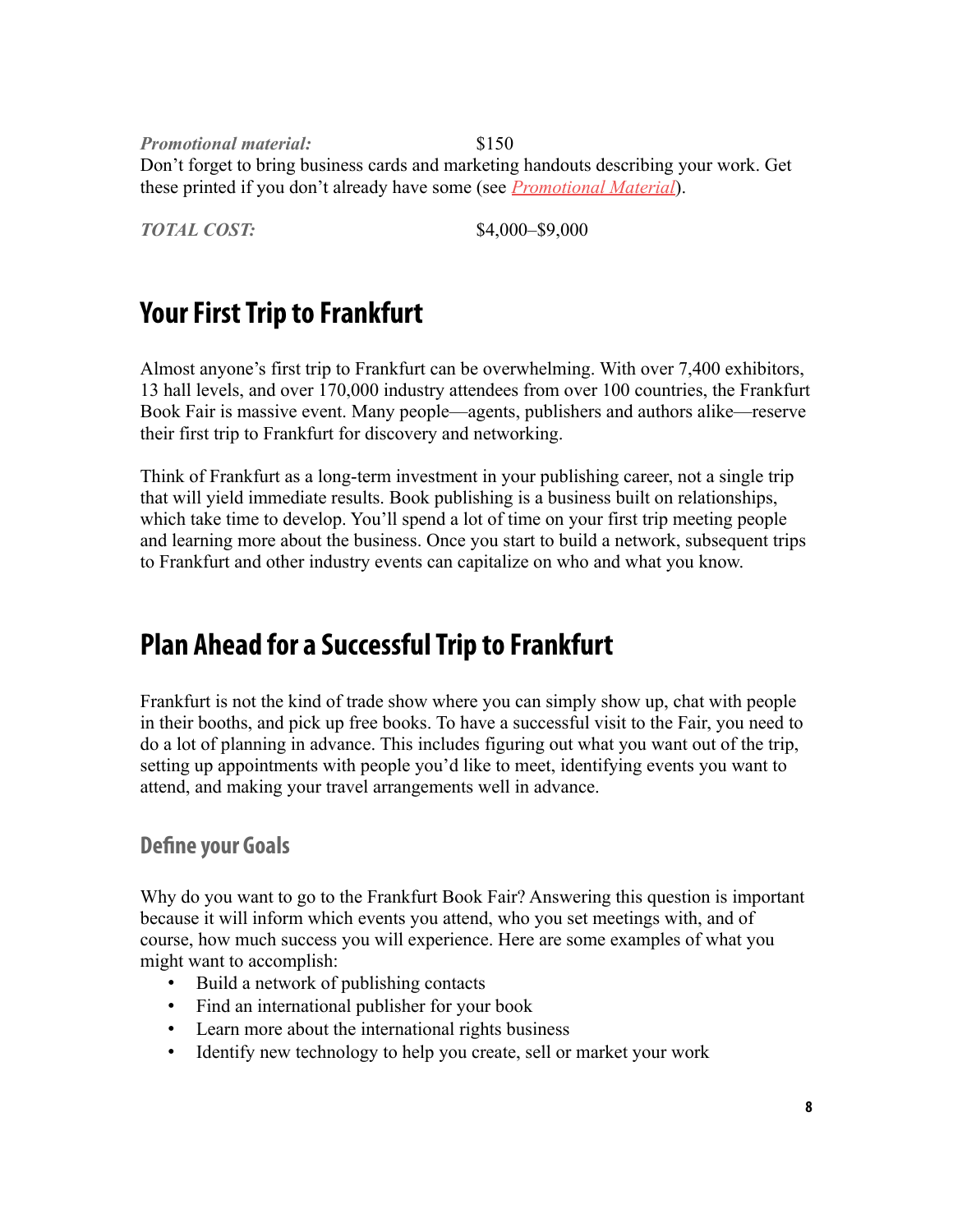- Learn about self-publishing opportunities internationally
- Meet other indie authors in Frankfurt
- Market research on international publishing markets

#### <span id="page-8-1"></span>**Research People and Companies**

Once you've decided what you want to achieve in Frankfurt, create a list of people you'd like to meet and companies you want to learn more about or who you can help you reach your goals. Use this list to set up meetings ahead of the Fair (see *[Schedule Meetings](#page-8-0)* below), and give you a plan of action while you're at the Fair. You can find a list of Frankfurt Book Fair exhibitors in the online [Exhibitors Catalog.](https://en.book-fair.com/networking/search_find/companies/search.aspx) You should also read industry blogs, trade journals and websites for more names and companies (see *[Extra](#page-15-0)  [Links and Resources](#page-15-0)*).

#### <span id="page-8-0"></span>**Schedule Meetings**

Generally speaking, most people have fully booked Frankfurt schedules by the end of August. Meetings are scheduled in half-hour increments, and it's not unusual for a busy agent or publisher to have back-to-back meetings all day long. This means that in order to have longer conversations with people, you have to contact them in advance and set a time and place to meet at the Fair.

Start by identifying companies or people you'd like to meet. **Contact them as soon as possible** via email with a request to meet in Frankfurt, and be sure to include some brief information about your work and why you want to meet. Keep your request concise, polite, and professional. You might also suggest a day and time for the meeting. If the company has a stand, suggest that you meet at their stand. (Stand numbers are usually written out like this: 4.2 B123. This means Hall 4.2, row B, stand number 123.)

Think of your meeting request as an initial pitch of yourself and your work.

Don't be put off by a few no's. The self-publishing community in Frankfurt is still new, and most publishers and agents don't expect Frankfurt meeting requests from authors. Keep in mind that during many meetings in Frankfurt, agents and publishers are able to present an entire catalog of books that have already sold successfully in their home markets (and internationally, in some cases), which means each half-hour meeting has a lot of business potential. As an individual author, you'll have a more limited selection of titles to present.

If you aren't able to schedule a meeting with a particular person, try to catch this person at their company's booth. The larger stands will have a reception desk, where you can leave a message and a business card.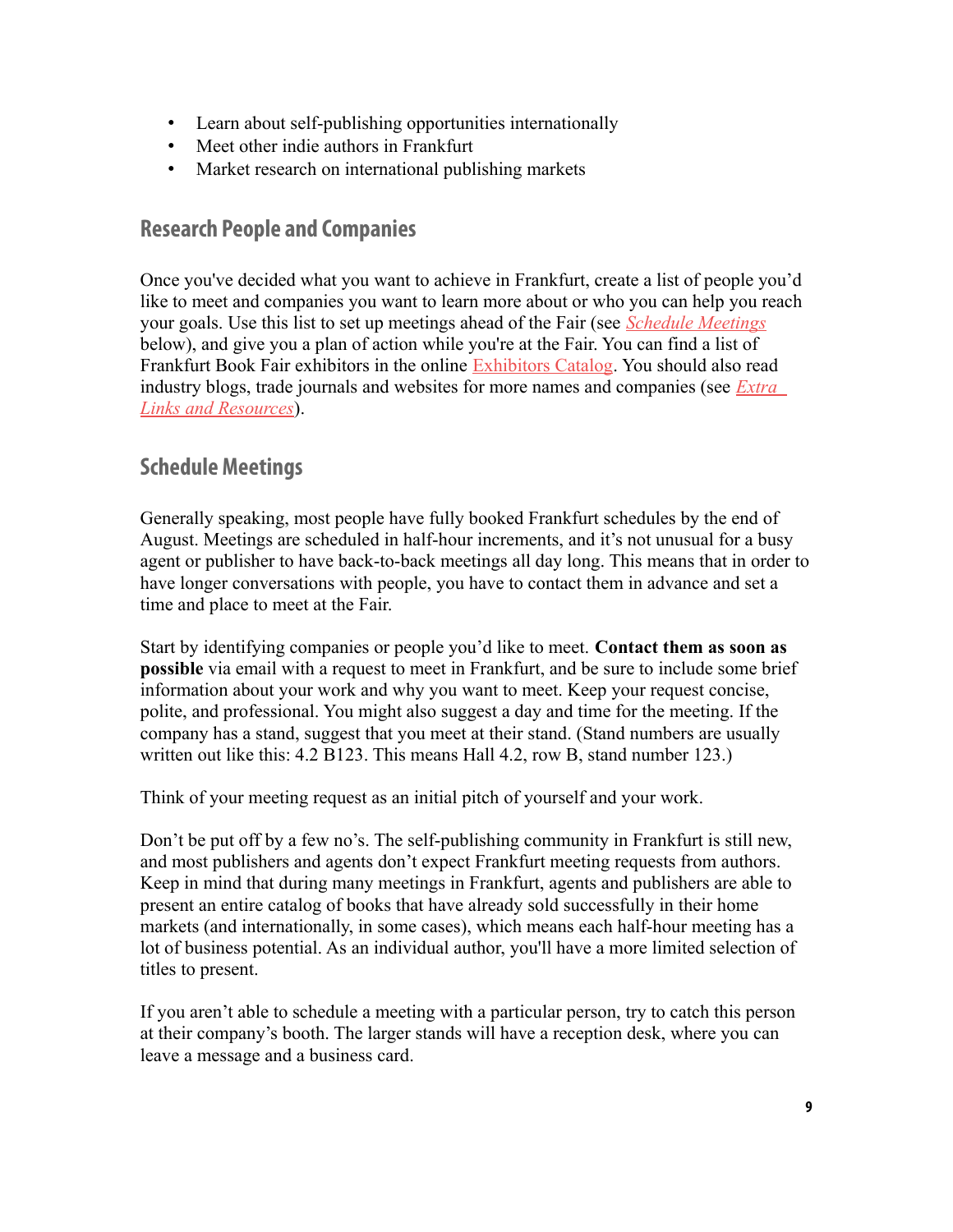*Pro Tip:* The fairgrounds of the Frankfurt Book Fair are huge. If you have meetings scheduled in different halls, leave plenty of time between appointments to get from one hall to another. It can take up to 15 or 20 minutes to talk from one side of the fairgrounds to the other. [Download the map of the Frankfurt Book Fair.](http://buchmesse.de/images/fbm/dokumente-ua-pdfs/2013/hallenplan_juni_2013_37765.pdf)

## <span id="page-9-0"></span>**Events: Conferences, Workshops, Discussions and More**

There are thousands of events at the Frankfurt Book Fair. Many talks and panel discussions are free to attend, but some of the conferences and workshops are ticketed. Below is just a short selection of events authors might find interesting. Check the online [Calendar of Events](https://www.book-fair.com/en/fbf/calendarofevents/) in September, when the official events guide will be posted.

#### **[CONTEC Frankfurt Conference](http://www.book-fair.com/en/academy/programme/00339/)**

Tuesday, October 8 • 8:00 a.m. to 6:00 p.m. •  $654.50$ 

CONTEC Frankfurt will address the complexity of today's publishing business. The content and technology sectors are already intertwined. CONTEC provides the opportunities for each to take the next steps forward together. Stakeholders from across the publishing ecosystem will gather in one arena to redefine and redesign the experience of publishing.

#### **[Publishers Launch Frankfurt Conference](http://www.book-fair.com/en/academy/programme/00352/)**

Tuesday, October 8 • 8:30 a.m. to 2:00 p.m. • €535.50

This is a trade publishing strategy and tactics conference for consumer publishing executives, agents, retailers (and those who wish to do business with them). The program will address scale and consolidation across the publishing world, vertical publishing strategies, as well as implications (and opportunities) of the explosion of digital publishing from non-traditional players and authors and agents publishing directly.

#### **[Rights Express Seminar](http://www.book-fair.com/en/academy/programme/00333/)**

Wednesday, October 9 • 9:30 a.m. to 12:30 p.m. • €178.50

"Rights Express" is an introductory seminar focused on the international rights and licensing business. At this half-day intensive training, hear international experts share their knowledge and expertise with beginners and junior rights directors. Learn how to identify and prioritize rights markets, how to find and contact potential licensees, and how to offer and negotiate rights deals successfully.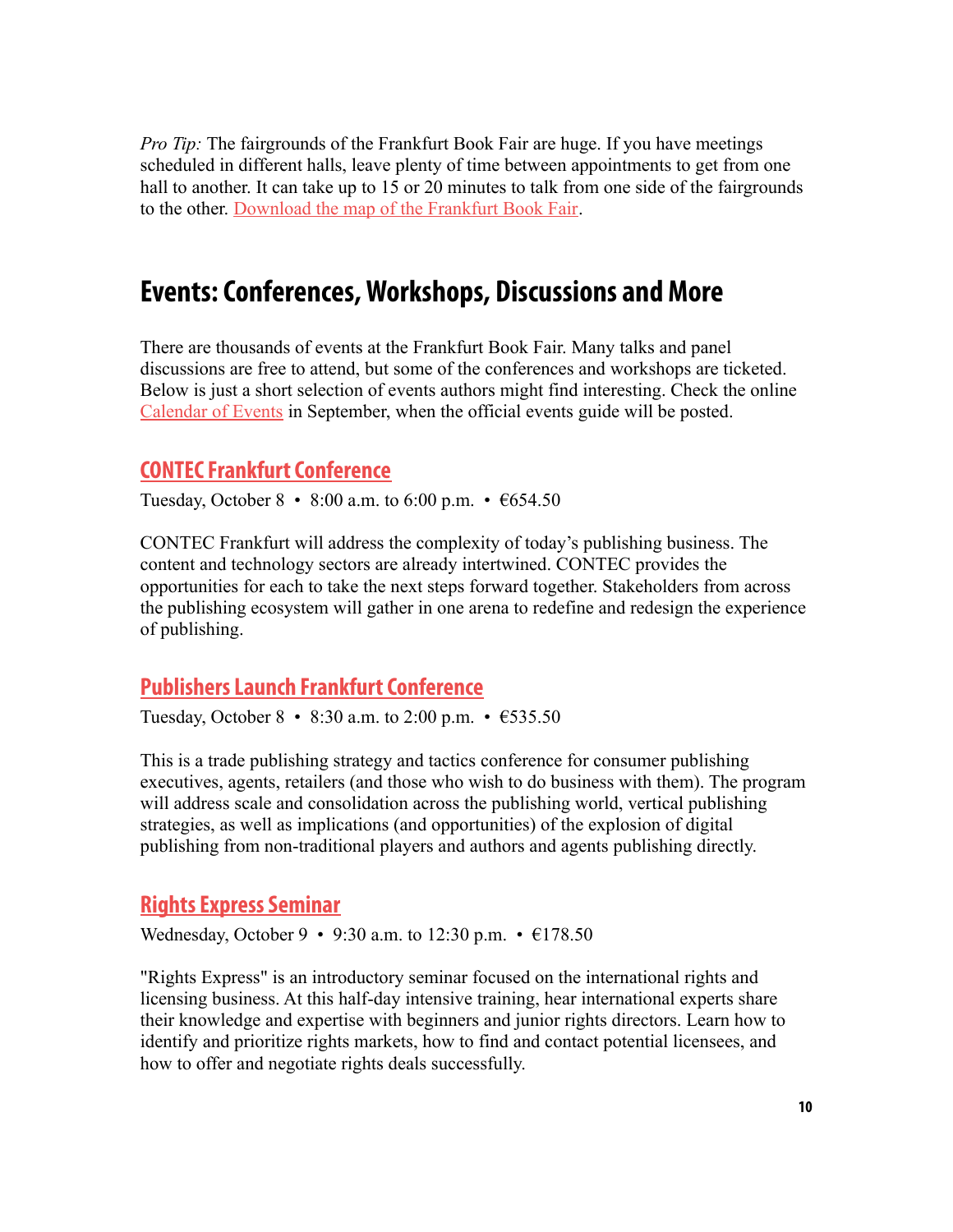#### **[Hot Spot Stages](http://book-fair.com/en/fbf/registration/hot_spots/)**

October 9–13 • 9:00 a.m. to 5:00 p.m. • Free

At each of the Hot Spot exhibition areas, located throughout the fairgrounds, you'll find round-the-clock presentations from digital and tech companies. Each Hot Spot focuses on one of these topics: Digital Innovation, Education, Kids & eReading, Mobil, Professional & Scientific Information, and Publishing Services.

#### **[Publishing Perspectives Stage](http://publishingperspectives.com/publishing-perspectives-at-the-frankfurt-book-fair-2013/)**

Wednesday to Saturday, October 9–12 • 9:00 a.m. to 5:00 p.m. • Free

The Publishing Perspectives stage in Hall 8.0 N170 will feature four days of panel discussions, presentations and conversations with leading industry experts and professionals. Topics range from marketing, licensing, social media, international business, and more.

#### **[Frankfurt StoryDrive Conference](http://www.buchmesse.de/en/academy/programme/00353/)**

Friday, October 11 • 9:00 a.m. to 6:30 p.m. • €327.25

StoryDrive is the international forum for trends and innovation in media and entertainment. Since 2010, this event has focused on new forms of storytelling and pioneering business models. Leaders from the publishing, film, TV, and games industries gather here to present their visionary narrative concepts and to offer new perspectives on the media world of tomorrow.

#### **[Ignite Self-Publishing](http://www.book-fair.com/en/academy/programme/00349/)**

Saturday, October 12 • 10:30 a.m. to 12:30 p.m. • Free (registration required)

Join self-published authors, service providers and professionals working in the field of self-publishing for a two-hour event that includes two Ignite sessions (six presentations of 5 minutes each), a panel discussion, and a networking reception.

# **Timeline for a Successful Frankfurt**

*August*

• Research companies and contacts in Exhibitor Catalog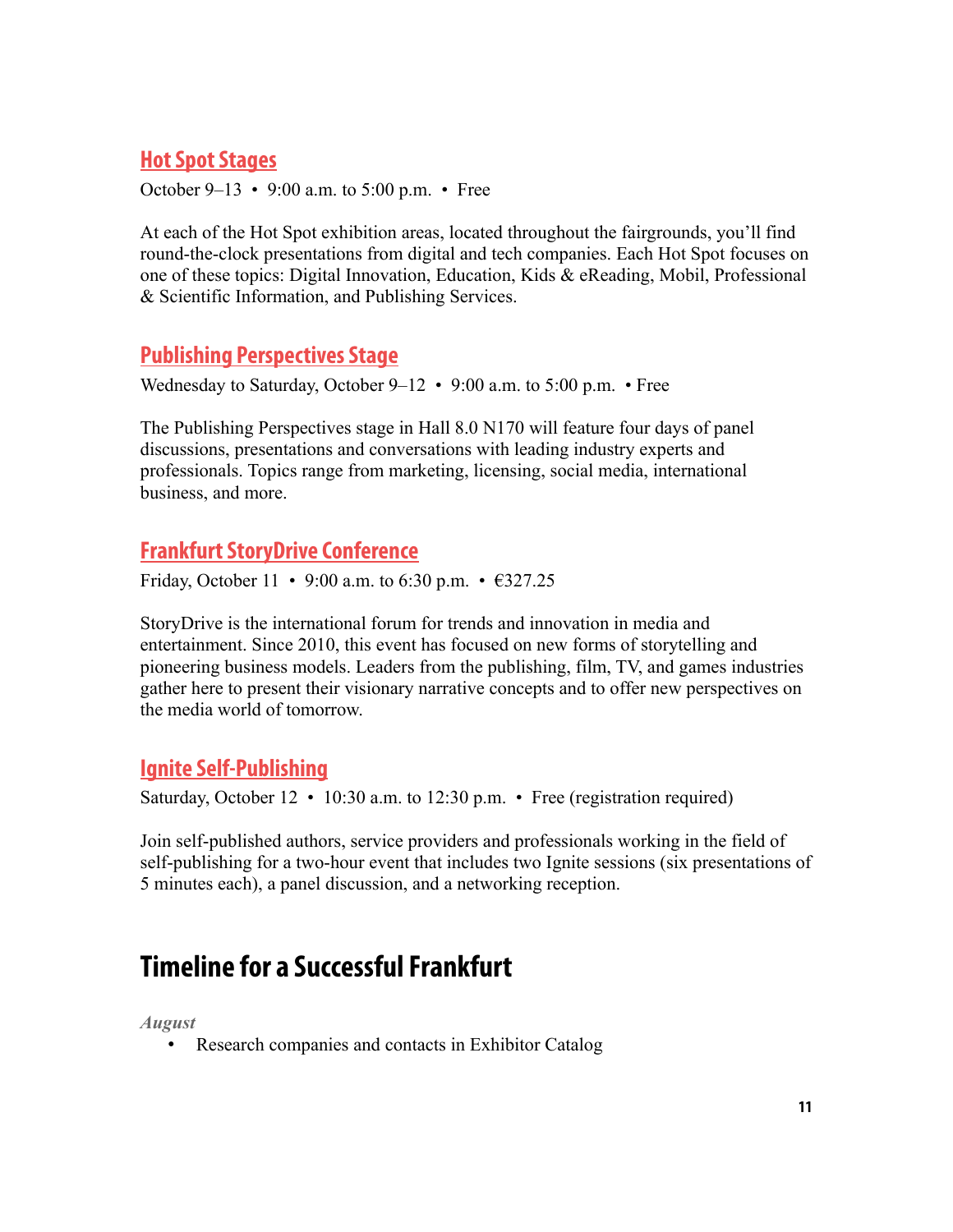- Schedule appointments
- Need a visa for Germany? [Request an invitation from Frankfurt](http://www.book-fair.com/en/fbf/general_information/visa/) (Deadline: September 1)
- Is your passport up to date?
- Book your flight and hotel room

#### *September*

- [Subscribe to Publishing Perspectives](http://publishingperspectives.com/subscribe) to read about Frankfurt and the industry
- Search [Calendar of Events](http://buchmesse.de/en/fbf/calendarofevents/) and [Frankfurt Academy](http://buchmesse.de/en/academy/) event offerings
- Follow the **Frankfurt blog** for info about events and attendees
- [Buy your Frankfurt Book Fair trade visitor ticket](http://www.book-fair.com/en/fbf/customer_services/for_professional_visitors/registration_tickets_vouchers/)
- Buy tickets to conferences and workshops
- Create and print promotional material
- Does your mobile phone work in Germany?

#### *October*

- Print out your appointment and event schedule (with contact names and locations), travel plans, Book Fair ticket
- Check the weather and pack accordingly (be sure to bring comfortable shoes)
- Attend the Frankfurt Book Fair!
- After the Fair, send follow-up emails to people you met

# **At Frankfurt: How it Works**

Like any event that has taken place for many decades (the first modern Frankfurt Book Fair took place in 1949, but the tradition goes back to the Middle Ages), the Frankfurt Book Fair has its own sub-culture and set of do's and don'ts. Here are a few pro tips to help you network and get the most out of your trip.

#### **Meeting Etiquette and Tips**

Have a discussion points ready for each meeting. If you've done your research about the company or person, you should know a little bit about what they do and how you might work together.

Arrive on time. This seems like a no-brainer, but most people will only wait for 5-10 minutes for their appointments to show up. Time is precious in Frankfurt.

Take notes and gather business cards. This will help you keep track of everyone you met and who you want to contact later. If you promise to send someone information after the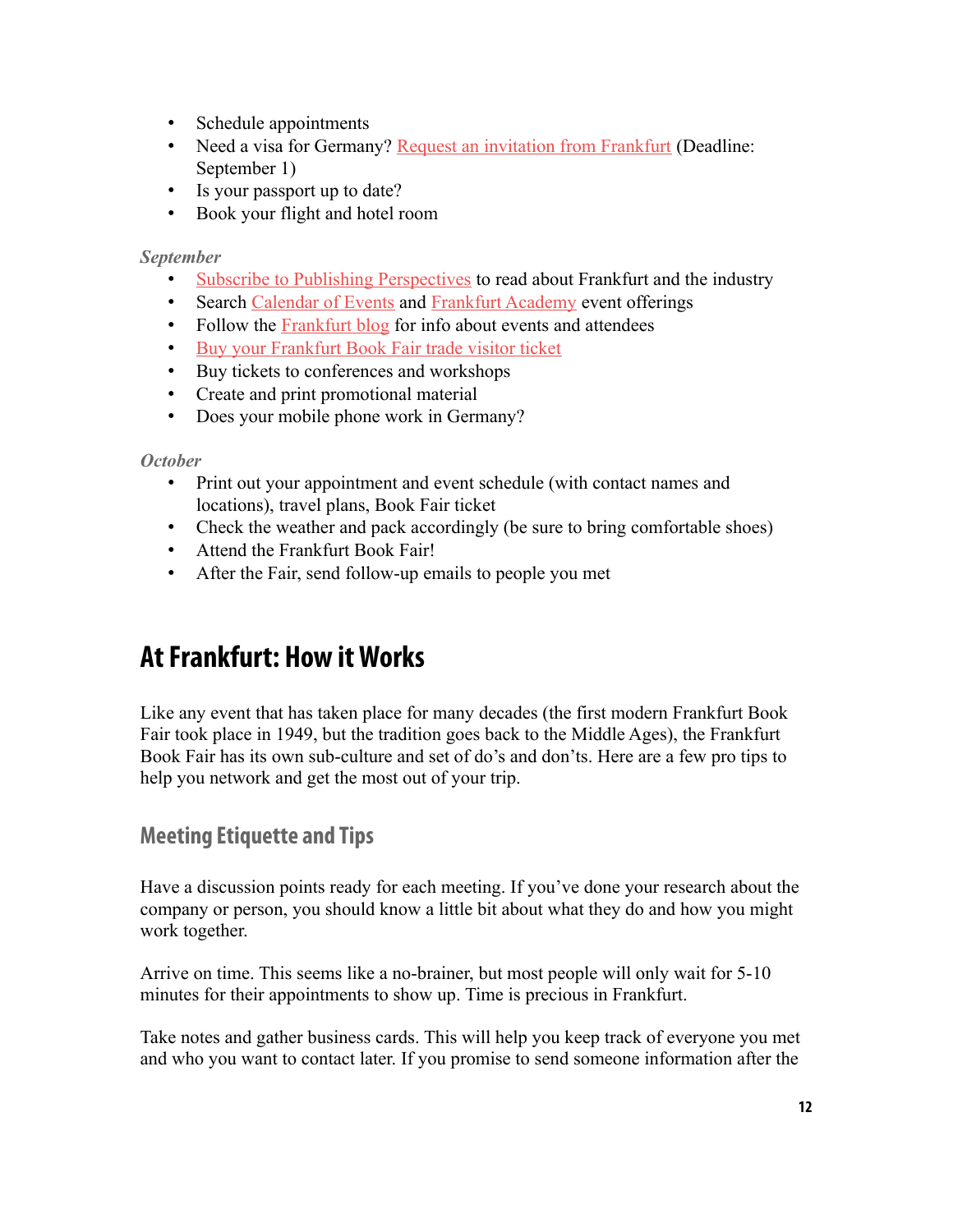Fair, write it down so you don't forget. These notes will help you follow up effectively, which in turn will help you make the most of your new contacts (see *[After Frankfurt](#page-14-0)*).

Have your promotional material ready. Leave a little information about yourself so that the person you are meeting has something to take home. This will help them remember you and potentially follow up on your conversation.

Keep it to 25–30 minutes. It's likely that the person you're meeting has another appointment right after yours.

Be polite and professional. Another no-brainer, but word travels quickly at the Fair. Protect your professional reputation and treat everyone with courtesy and respect.

#### **What to Wear**

Most people in Frankfurt are dressed in business casual attire. Men wear jackets and, sometimes, ties. Women wear dresses, skirts, or nice pants. Dress to match, and you'll be seen as an industry professional, more so than if you show up in jeans and sneakers.

#### <span id="page-12-0"></span>**Promotional Material**

Create a set of materials about you and your work that you can give to people you meet, and keep electronic copies that you can easily email. Here are some suggestions about what kind of promo material to create and what information to include:

Business cards: You'll give these out to everyone you meet, so bring enough to get you through the trip. If you don't have any business cards, get some printed. You can use an online printer like uprinting com, which offers online business card design and printing for around \$30.

One-sheet about your book(s): include the title, cover image, book description, any review quotes or press coverage, as well as your photo, bio, website URL and contact information. If the book has been published, add the ISBN number, book sales data and available rights. Get these printed in color.

(If you are looking for more information on how to create your one-sheet, take a look at what literary agencies do. Many of them will post their **Frankfurt Rights List** on their websites, which you can download.)

Postcard about your book: title, cover, short description, a couple review quotes, your website URL, and contact information.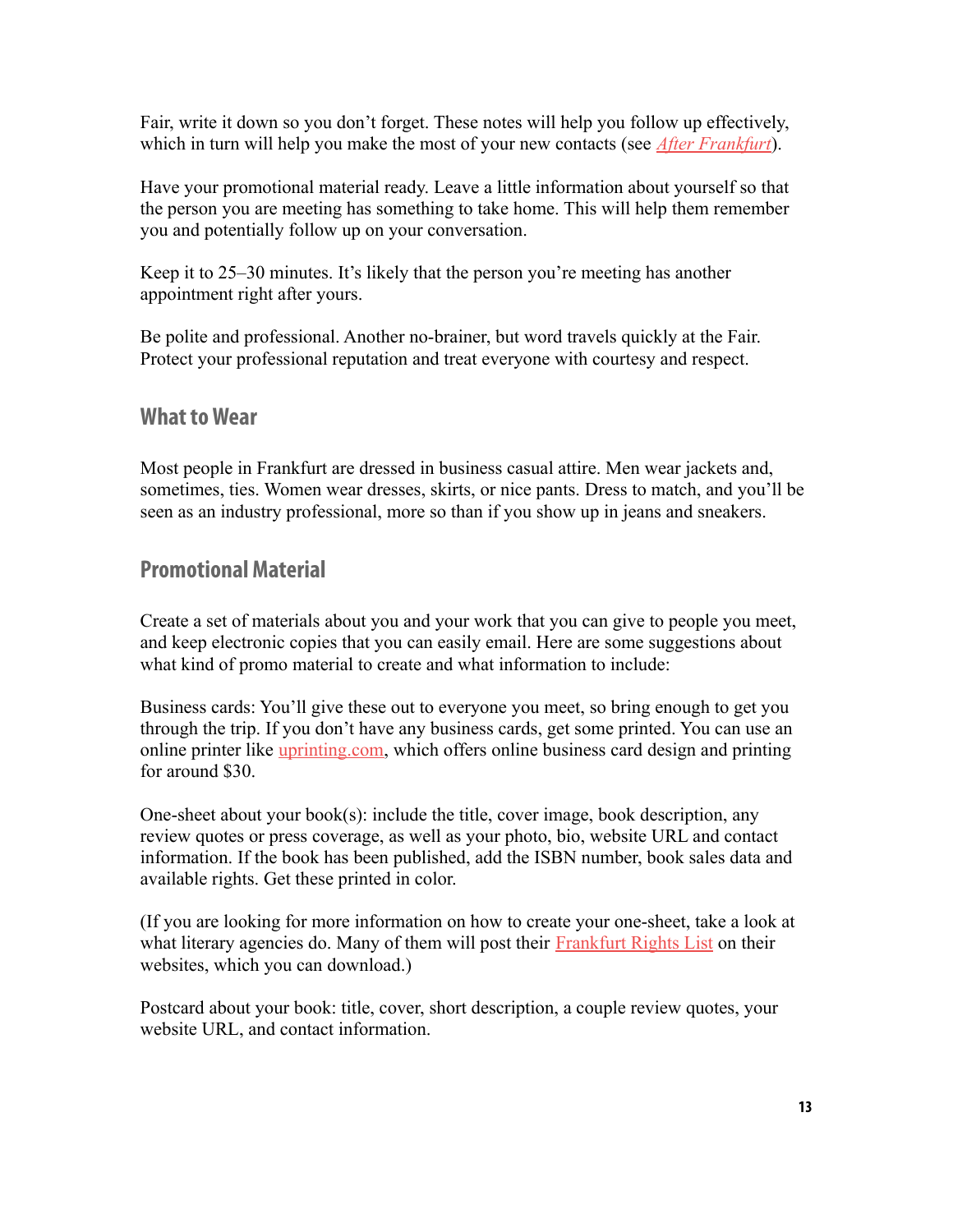Other information to consider: Goodreads and Amazon reviews, fan base information (Twitter followers and Facebook likes), links to interviews you've given or articles you've written.

Design: A professional design will go a long way toward showing that you are serious about your career as a writer. Hire a freelancer or ask your graphic designer friend to help you. If you want to do this yourself, make sure your page is uncluttered, your images are big and crisp, and the type is easy to read.

If you have self-published your book, don't forget to bring a few copies. You might also consider giving out a download link to your manuscript (you can do this through a cloudhosting service like Dropbox).

#### <span id="page-13-0"></span>**After Hours**

What you do after the Fair closes each day is just as important as what you do during the day. Resist the urge to go back to your hotel room early. As mentioned earlier, the publishing business is built on relationships. What better time to build a rapport with someone than over drinks or dinner?

As the Fair winds down each day, a handful of exhibitors will host stand receptions, where they'll serve wine and invite people to mingle. If you see a crowd gathered around a stand sipping wine, ask if you can join in. This is a great way to meet new people.

Publishers also host parties after the Fair, usually in a bar or other venue in the city. Some parties are invitation-only, but others are open to everyone. If you hear about one of these parties or get an invitation, go.

If you find yourself without party plans for the evening, gather up a few people and go out to dinner. You never know where the conversation will lead—to new business, new ideas, and new friends.

After dinner, head over to the bar of **Frankfurter Hof**, one of Frankfurt's grand, old hotels. This is THE late-night hangout for Fair-goers, and it's a great opportunity to have fun and meet people.

#### **Serendipity**

Some of the most successful books that publishers and agents have discovered in Frankfurt are the result of serendipity—chance meetings in hallways, at parties, or in hotel lobbies. Be sure to schedule some free time to simply wander the halls, discover,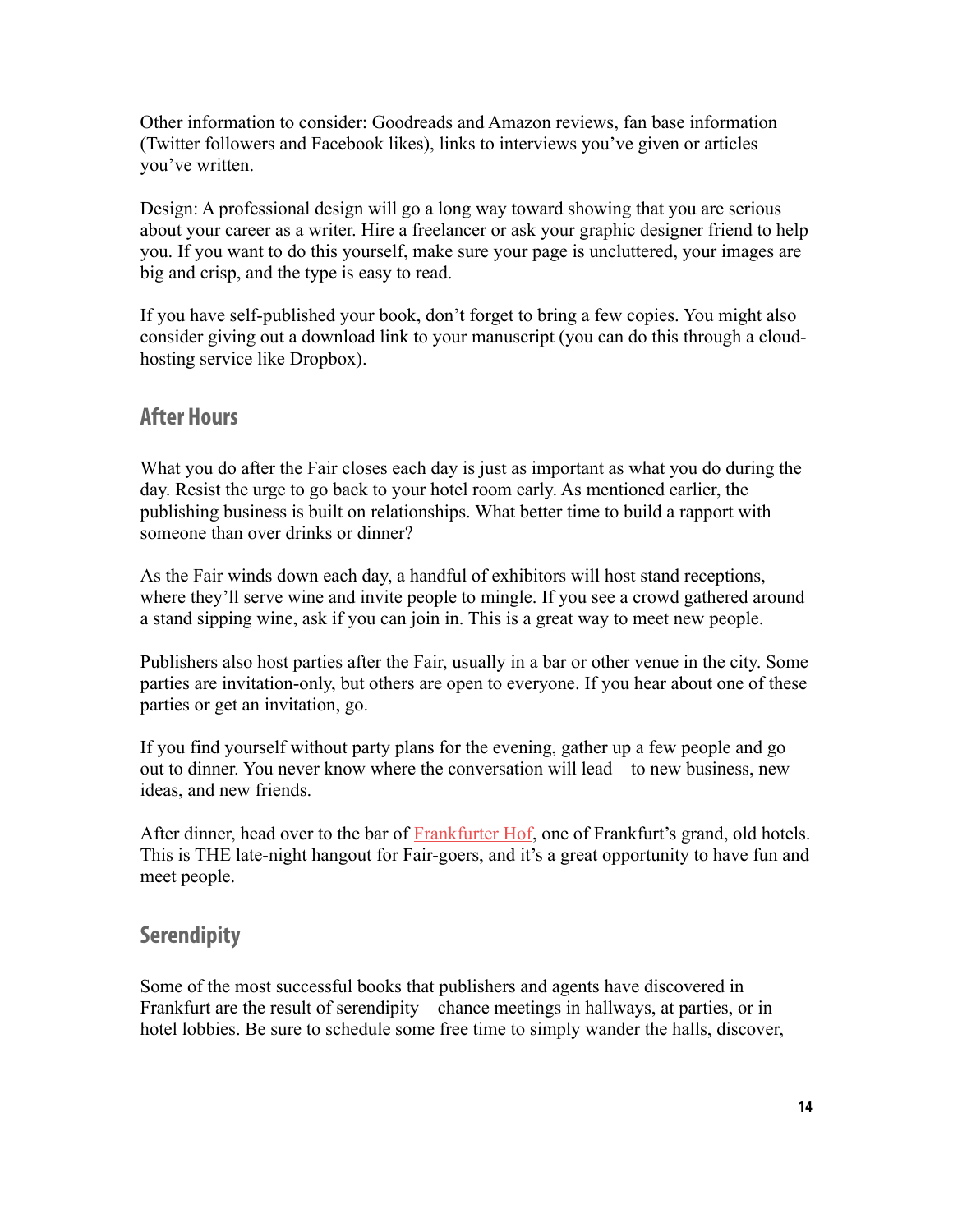and chat with new people. Be open to new ideas that you hadn't previously considered, and always have your business cards handy.

# <span id="page-14-0"></span>**After Frankfurt**

## **Follow Up**

Your work isn't over once you get home from Frankfurt. You just spend a significant amount of time and money to attend the Frankfurt Book Fair and create valuable industry connections. Don't let your hard work go to waste by letting these new connections fade. The first thing you should do when you get home is to follow up with every single person you met.

Get out your meeting notes, remind yourself what you talked about and what you said you would send or do, and start sending emails. If you said you would send additional information or pass on someone else's contact information, this is the time to do it. In your email, refer back to your conversation with the person, and make sure you've followed through on the promises you made.

Almost everyone in Frankfurt will send and receive follow-up emails. The information overload can be overwhelming, so keep your emails short and sweet.

If you missed an appointment with someone, send an email with a short apology and suggest that you try to meet another time.

## **Stay in Touch**

After spending a significant amount of time and money to build a new network of contacts, you want to make sure you maintain your relationships. Keep a list of the people you met in Frankfurt, and send an email to these people every now and then. If you decide to attend another book fair, or to attend Frankfurt again next year, this list of contacts should be your starting point for making appointments. They might also be able to recommend more people for you to meet.